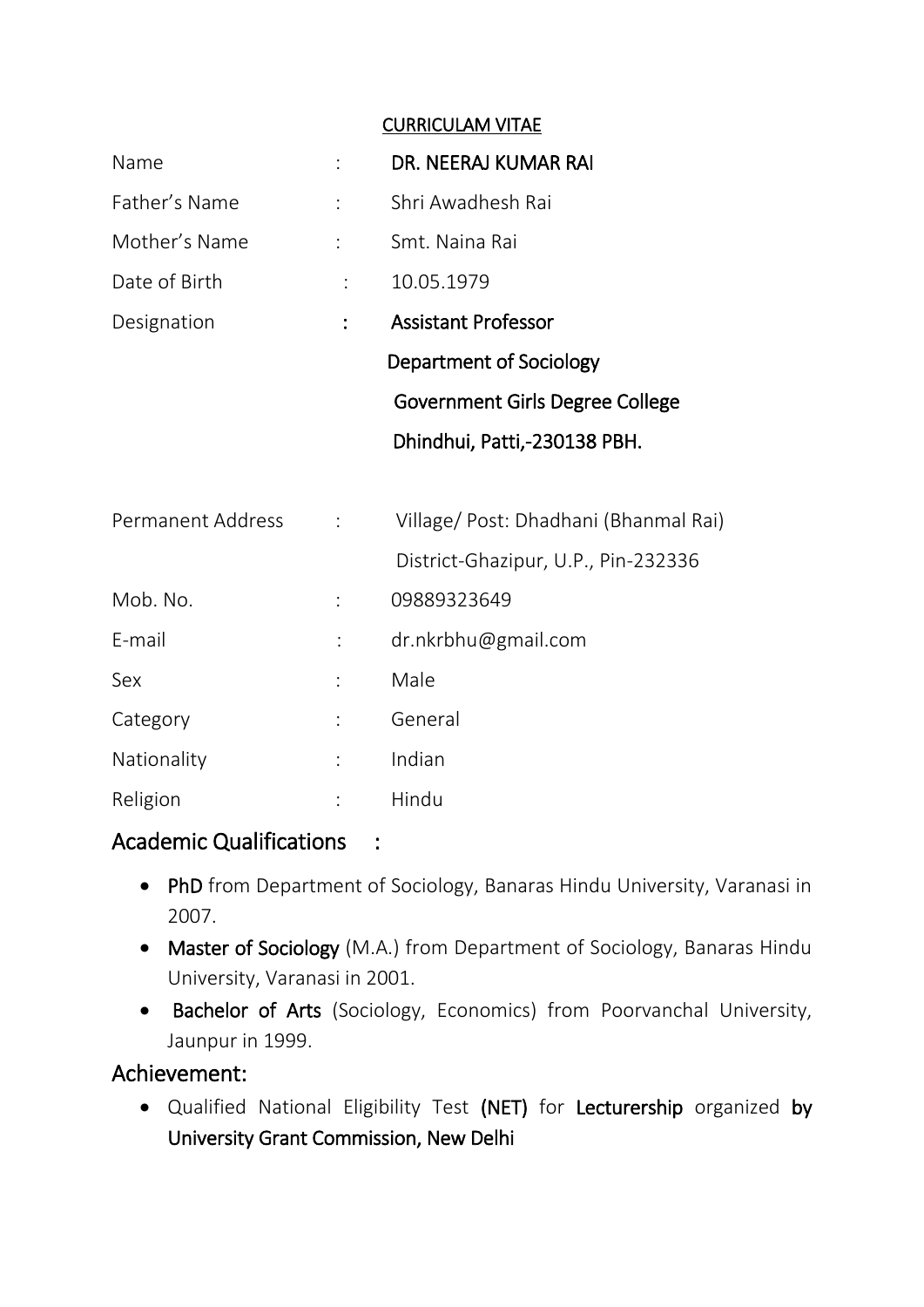# Research and Academic Contributions:

# **Publications**

| <b>Book</b> | सूचना प्रौद्योगिकी और सामाजिक संरचना(2011) |
|-------------|--------------------------------------------|
| Author      | नीरज कुमार राय                             |
| Publisher   | Gyan Pubishing House,                      |
|             | 23, Main Ansari Road, Daryaganj,           |
|             | New Delhi-110002                           |
| <b>ISBN</b> | 978-81-212-1131-4                          |

## Article and Research Papers:

- Article Published in 'Samaj Kalyan' (Socioal Welfare) year 49, Vol. 5, Dec. 2003, Pages: 17-18, Monthly Journal of CSWB, WCDD, Min. of HRD, Govt. of India.
- Article Published in 'KURUKSHETRA', year 54, Monthly Vol. 3, Jan. 2008, Pages: 4-7, Monthly Journal of Rural Development Ministry, Govt. of India, New Delhi, ISSN, 0971-8451.
- Research paper Published in 'ANUSILANA' Vol. IV, year 2007, Pages: 157-160, Research Journal of Indian Culture, Social & Philosophical Stream, ISSN. 0973- 8762.
- Research Paper Published in 'Research Journal of Social and Life Sciences' Vol. 03, Year 02, July-December 2007, Pages: 41-45, ISSN, 0973-3914.
- Research Paper Published in 'Bhartiya Samajik Vigyan Samiksha' Vol.01, year 08, Pages: 72-84.
- Research Paper Published in 'Research Journal of Social and Life Sciences', Vol. 04, year o2, Junuary-June, 2008, ISSN. 0973-3914.
- Research Paper Published in 'Samaj Vaigyanki' Vol. 12, year 2008, March , Pages:105-119, Journal of Indian Social Science Association, ISSN 0973-4201.
- Research Paper Published in 'Prajna' Vol. 55, Part 01, year 2009-10, Pages: 67- 73, Journal of Banaras Hindu University, ISBN. 81-85305-37-5.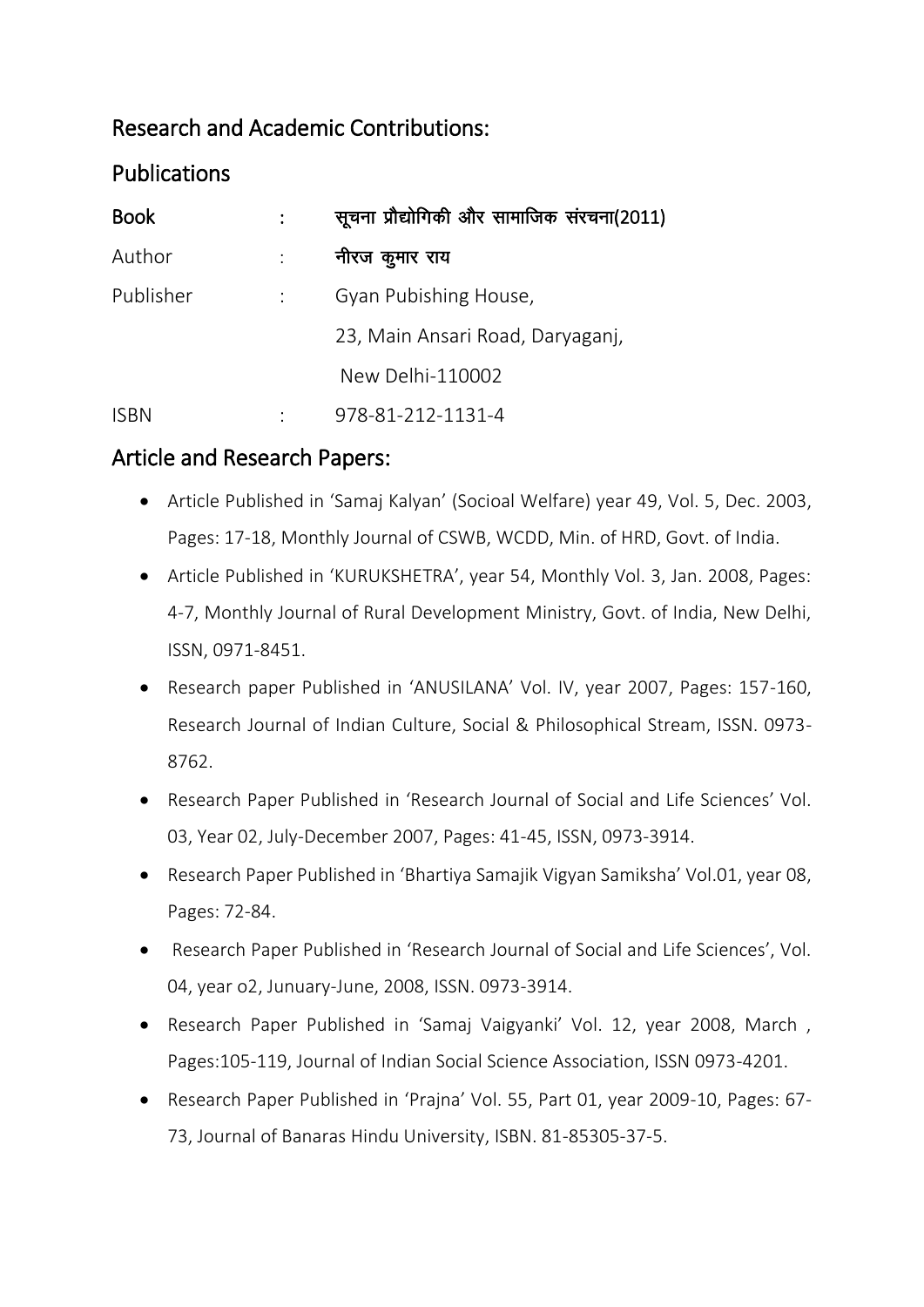- Research Paper Published in 'Sri Prabhu Pratibha' Vol. 2, year 02, Section 07, April-June 2010, ISSN 0974-522x.
- Research Paper Published in 'PARIPREKSHYA' a research Journal of new thoughts. Vol-VI, year-02, 2013, ISSN-2278-0602.
- Research Paper Published in 'Research discourse'.Vol-4, No-4, Oct-Dec 2014, ISSN 2277-2014.

### Paper Presented in Seminar / Conferences:

- National Conference on "Educational and Socio-Economic Empowerment of Scheduled Caste and Scheduled Tribes," Organized by National Commission for SCs and STs in Collaboration with Banaras Hindu University, Varanasi , September 29-30, 2002.
- "Fifth Orientation Course in Women's Studies for Research Scholars", Organized by Centre for Women's Studies & Development , Faculty of Social Sciences, B.H.U., Varanasi , Vol. 15-Dec.3, 2002.
- Presented Paper in the National Seminar on "Emerging Global Crises: Response of Sociology", Organized by the Department of Sociology, Faculty of Social Sciences, B.H.U., Varanasi on 11-12 Feb., 2003.
- Presented Paper in the National Seminar on 'Women's Rights as Human Rights: Obstacles and opportunities , sponsored by U.G.C. and organized by Vasant Kanya Mahavidyalaya, Kamachha, Varanasi on 20-21, Feb. 2003
- Completed a Research Orientation and Training Course on Social Science Research with Computer Applications sponsored by ICSSR, New Delhi at GIRI Institute of Development Studies, Lucknow, U.P., 3-12 March, 2003.
- Presented Paper in XVII UP Sociological Conference under the auspices of Uttar Pradesh Sociological Society, Organized by Department of Sociology, Mahatma Gandhi Kashi Vidyapeeth, Varanasi, 15-16 Nov. 2003.
- Presented paper in the International Seminar on "Globalization and Poverty: Challenges & Strategies", Organized by M.G.Kashi Vidyapith (University), Varanasi 4-6 Dec. 2004.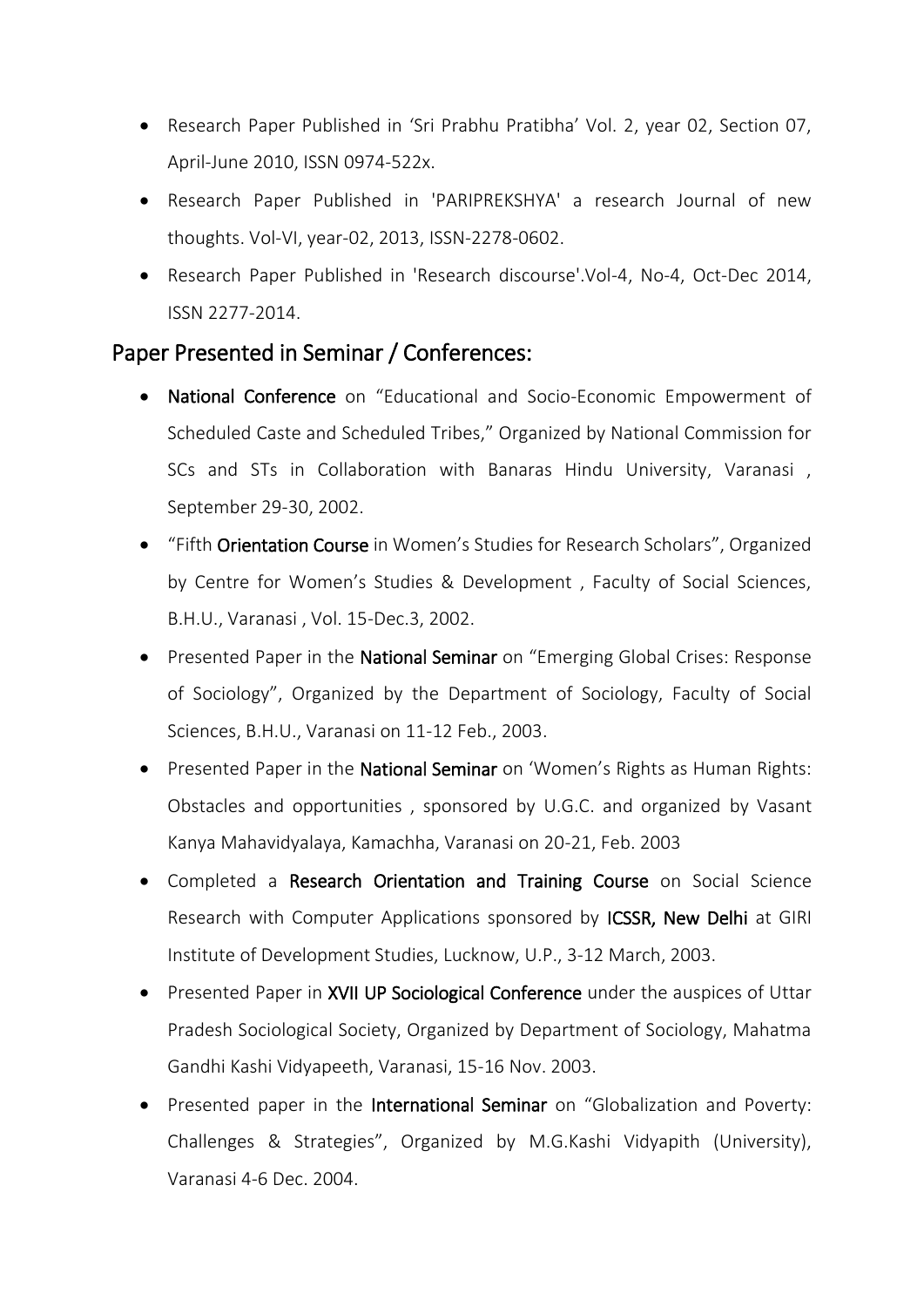- Presented paper in the National Seminar on "Globalization and Women", Organized by Centre for Women's Studies & Develpment , B.H.U., Varanasi,, 19- 20 Feb., 2005.
- Presentation paper in XXXI All India Sociological Conference under the auspices of Indian Sociological Society, Organized by Department of Sociology, University of Jammu, Jammu, 25-27 October, 2005.
- Presented Paper in the National Seminar on "Crime and Social Insecurity in India" Organized by Vasant Kanya Mahavidyalaya , Kamachha, Varanasi in Collaboration with Achrya Birbal Singh Institute of Social Development , 12 March 2005.
- Presented paper in the **National Seminar** on "Role of Sociology in the  $21^{st}$ Century" Organized by the Department of Sociology, Faculty of Social Sciences, B.H.U., Varanasi, 24 Feb. 2007.
- Presented paper in the National Seminar on "Marginalized Section and Rural Development", Organized by Centre for Integrated Rural Development, B.H.U., Varanasi, 7<sup>th</sup> February 2008.
- Presented paper in the All India Seminar on "Relevance of Religion in the Cotemporary Age", Organized by Department of Philosophy and Religion in Collaboration with 'SAMVAD' , 24-26 Feb. 2008.
- Presented paper in the National Seminar on "Changes, Progress and Globalization" Organized by Department of Sociology, B.H.U., Varanasi, 7-8, March 2009.
- Presented paper in the National Seminar on "Change Progress and Globalization", Organized by Department of Sociology, B.H.U., Varanasi, 7-8 March ,2008.
- Presented paper in the National Seminar on Global Development & Social Concerns: A contemporary Scenario", Organized by Department of Sociology, Faculty of Social Sciences, B.H.U., Varanasi, 1-2 Feb. 2012.